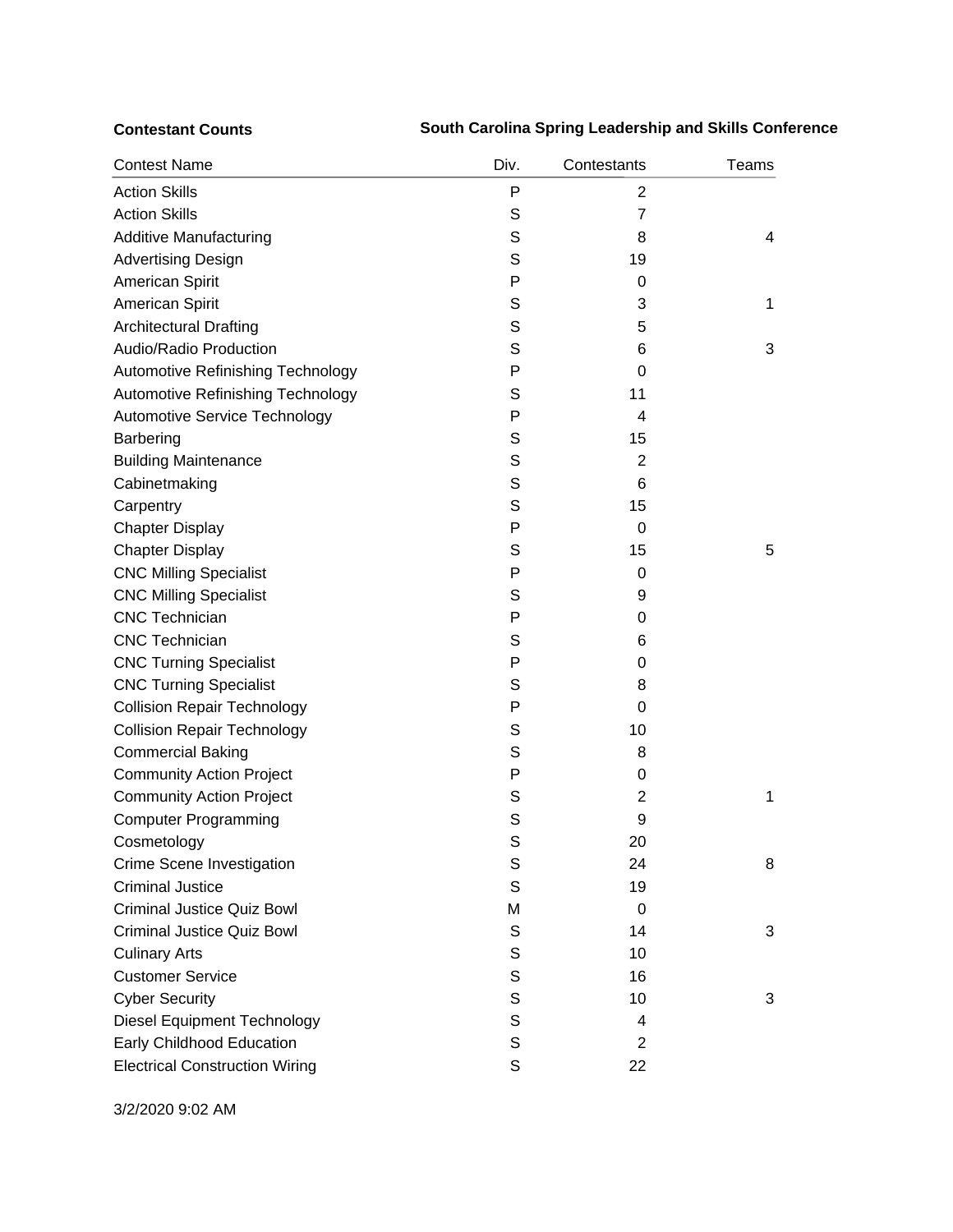## **Contestant Counts South Carolina Spring Leadership and Skills Conference**

| <b>Contest Name</b>                                         | Div.        | Contestants    | Teams |
|-------------------------------------------------------------|-------------|----------------|-------|
| Engineering Technology/Design                               | S           | 15             | 5     |
| Entrepreneurship                                            | S           | 12             | 3     |
| <b>Esthetics</b>                                            | S           | 15             |       |
| <b>Extemporaneous Speaking</b>                              | P           | 0              |       |
| <b>Extemporaneous Speaking</b>                              | S           | 8              |       |
| Firefighting                                                | S           | 27             |       |
| <b>First Aid-CPR</b>                                        | S           | 10             |       |
| <b>Graphics Imaging-Sublimation</b>                         | S           | 7              |       |
| Hair Braiding - Fantasy                                     | S           | 5              |       |
| Hair Braiding - Natural                                     | S           | $\overline{7}$ |       |
| Heating, Ventilation, Air Conditioning and<br>Refrigeration | S           | 9              |       |
| <b>Information Technology Services</b>                      | S           | 10             |       |
| Interactive Application & Video Game<br>Development         | S           | 6              | 3     |
| Internetworking                                             | S           | 11             |       |
| Job Interview                                               | P           | 0              |       |
| Job Interview                                               | S           | 10             |       |
| <b>Job Skill Demonstration A</b>                            | M           | 0              |       |
| <b>Job Skill Demonstration A</b>                            | P           | 0              |       |
| <b>Job Skill Demonstration A</b>                            | S           | 17             |       |
| Maintenance and Light Repair                                | S           | 48             |       |
| Marine Service Technology                                   | S           | 5              |       |
| Masonry                                                     | S           | 41             |       |
| Mechatronics                                                | S           | 24             | 12    |
| <b>Medical Terminology</b>                                  | S           | 8              |       |
| <b>Mobile Electronics Installation</b>                      | S           | 8              |       |
| Mobile Robotic Technology                                   | S           | 24             | 12    |
| <b>Nail Care</b>                                            | S           | 16             |       |
| Opening and Closing Ceremonies                              | S           | 21             | 3     |
| Photography                                                 | S           | 9              |       |
| Plumbing                                                    | S           | 2              |       |
| Power Equipment Technology                                  | S           | 6              |       |
| <b>Prepared Speech</b>                                      | P           | 0              |       |
| <b>Prepared Speech</b>                                      | S           | 9              |       |
| <b>Promotional Bulletin Board</b>                           | P           | 3              | 1     |
| <b>Promotional Bulletin Board</b>                           | S           | 12             | 4     |
| <b>Quiz Bowl</b>                                            | S           | 25             | 5     |
| <b>Related Technical Math</b>                               | S           | 7              |       |
| <b>Restaurant Service</b>                                   | $\mathbb S$ | 6              |       |
| <b>Screen Printing Technology</b>                           | S           | 10             |       |

3/2/2020 9:02 AM